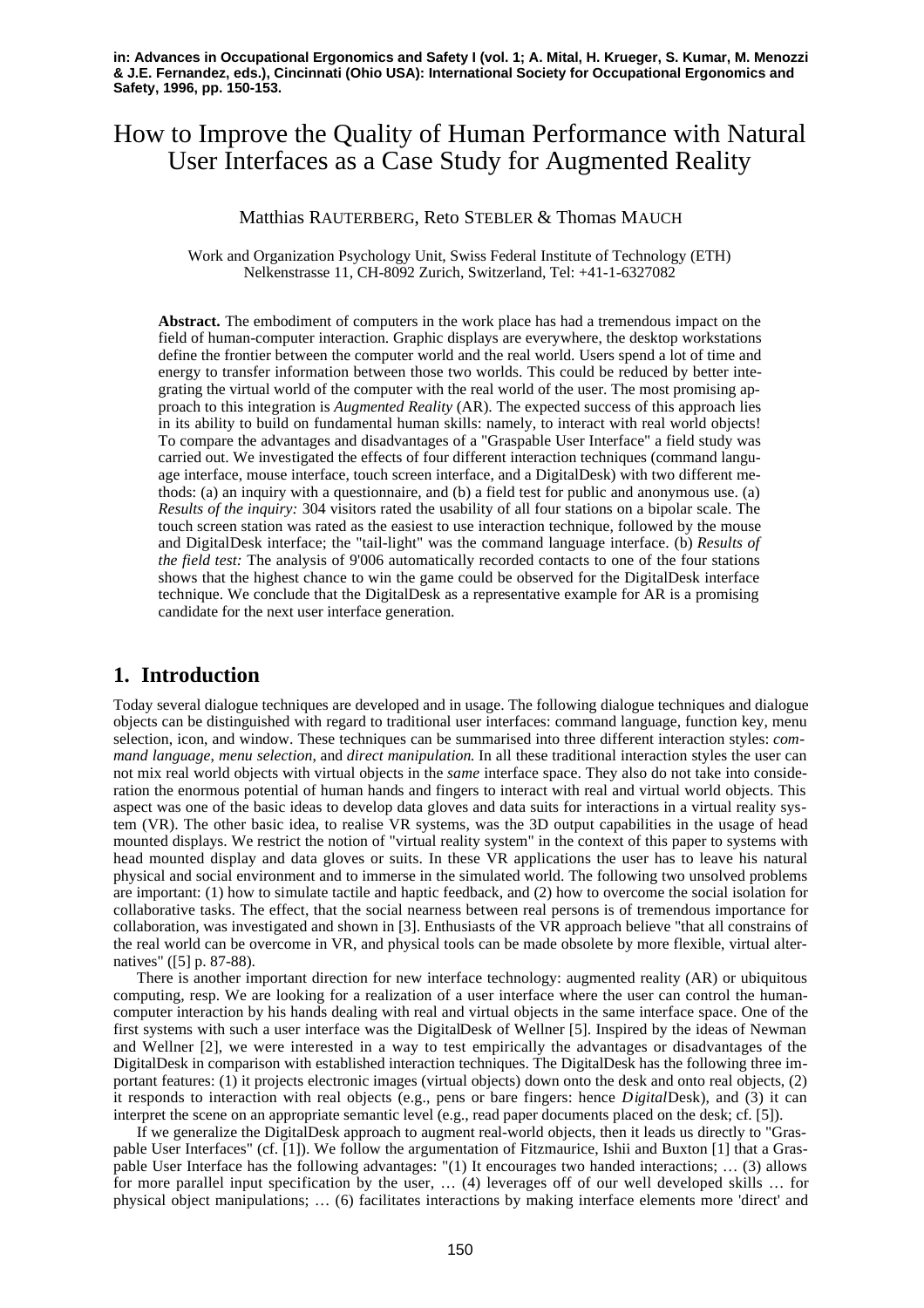#### **Advances in Occupational Ergonomics and Safety I (2 Vol.) 1996**

#### *M. Rauterberg et al./ How to Improve the Quality of Human Performance*

more 'manipulable' by using physical artifacts; … (9) affords multi-person, collaborative use" ([1] p.443). These arguments sound convincing. But, all the published approaches--caused by the complexity of the implemented tasks--are research prototypes, so that only the experiences of preliminary user testings are reported (cf. [1], [2]).

## **2. System description**

To run a laboratory investigation or a field study we need a fast, reliable and robust implementation of the whole system. First, we decided to minimize the task complexity and to restrict the user's action space. For public use a simple computer game seems to be best. We implemented the computer game "Go-bang" (five chips in a row win). The user has to play the game by moving a *real* chip on the *virtual* playing field. To compare this dialog technique with the most established techniques we implemented the same game algorithm on three other stations with (1) a command language, (2) a mouse, and (3) a touch screen interface.

**Command interface (CI):** This station run on a 386er PC with a color screen (17 inch) in an upright position. The user has to enter the co-ordinates of the desired place of a playing field with 12 by 12 positions (e.g. A1, L12). To start a new or to cancel a game she or he has to enter the command NEW. The internal state of the algorithm is presented as text in a special output field (e.g. "Make the next move").

**Mouse interface (MI):** This interface run on a 386er PC with a color screen (17 inch) in an upright position. To move the user has to click with the mouse on the desired place. To start a new or to cancel a running game she or he has to click on the button NEW. The internal state of the algorithm is presented as text in a special popup window.

**Touch screen interface (TI):** This station run on 386er PC with a color touch screen (21 inch) in an inclined position of 30 degrees. To make a move the user has to touch with a finger the desired place. To start a new or to cancel a running game she or he has to touch the button NEW. The virtual player was shown on a second colored screen (17 inch) served by a second 386er PC in a client-server architecture.

**DigitalDesk (DD):** This station was completely realized in  $C^{++}$  on standard hardware components: (1) a Pentium PC, (2) an overhead projector of high luminous intensity and the projection panel GehaVision<sup>™,</sup> (3) a high resolution video camera, and (4) the video board MovieMachinePro™. For the virtual player a second 386er PC was connected in a client-server architecture. A user has to make a move by putting a *real* chip on the desired place of the *virtual* playing field. The computer's output is the projection of a *virtual* chip on the desk. If a user wanted to cancel or restart a game, then he or she had to press the real NEW button in the front of the station.

**The Virtual Player:** The CI and MI have their output screens in an upright position. This upright position makes it impossible to give an opponent--in the metaphor of a game--an individual representation. The classical solution is, to give feedback about the machine's internal states as text or graphics in defined areas on the screen. This solution leads always to a partition of the screen into a working area (e.g., the playing field) and the feedback area. This superimposing of qualitatively different feedback's in the same output space can be overcome, if we use an additional output device. This can be done, if we separate the working area (the playing field) from the feedback area and if we change the upright position of the working area to a horizontal position. Therefore we composed the system of a flat table to project the playing field onto and of a second screen to present the virtual player. All--from the user's point of view--important internal states of the game algorithm were presented by the virtual player with six different facial expressions and a corresponding sound (partially animated comic strip pictures: "Reasoning" = a face with a balloon of animated turning wheels and a machinelike sound, "Waiting for the next move"  $=$  a yawning face with a corresponding sound, "Initial state"  $=$  a face with blinking eyes, "Incorrect move" = an angry facial expression with an indignant cry, "Be the winner" = a happy facial expression with an arrogant laughter, "Be the loser" = a shrinking face with a disappointed cry). We call these six comic strip pictures "emoticons" (acronym for "emotional icons"). All emoticons of the virtual player are shown on a second color screen (17 inch).

## **3. Empirical Validation of the Augmented Reality Approach**

To present our four dialog techniques to a broad population of heterogeneous users, four special stations were constructed. All stations were presented in a central exhibition area during five days at the largest computer fair of Switzerland in September 1995 in Basel (CH). The official number of visitors was approximately 70'000. Most of these people passed the exhibition area and many of them came into close contact with one of the stations (e.g., playing at one of the stations or observing other people playing).

#### *3.1. Inquiry with a questionnaire*

With an additional questionnaire we got some personal information's of several users of at least one of our four stations. The stand personal was instructed to request users to answer the questionnaire. It was especially necessary to ask women, because they behaved very reserved.

**Subjects:** The questionnaire was answered by 304 visitors (61 females, 243 males, 5 without personal data). The average age of the women was  $31 \pm 13$  years, and of the men  $30 \pm 14$  years (T-Test:  $p \le 0.724$ ). *There*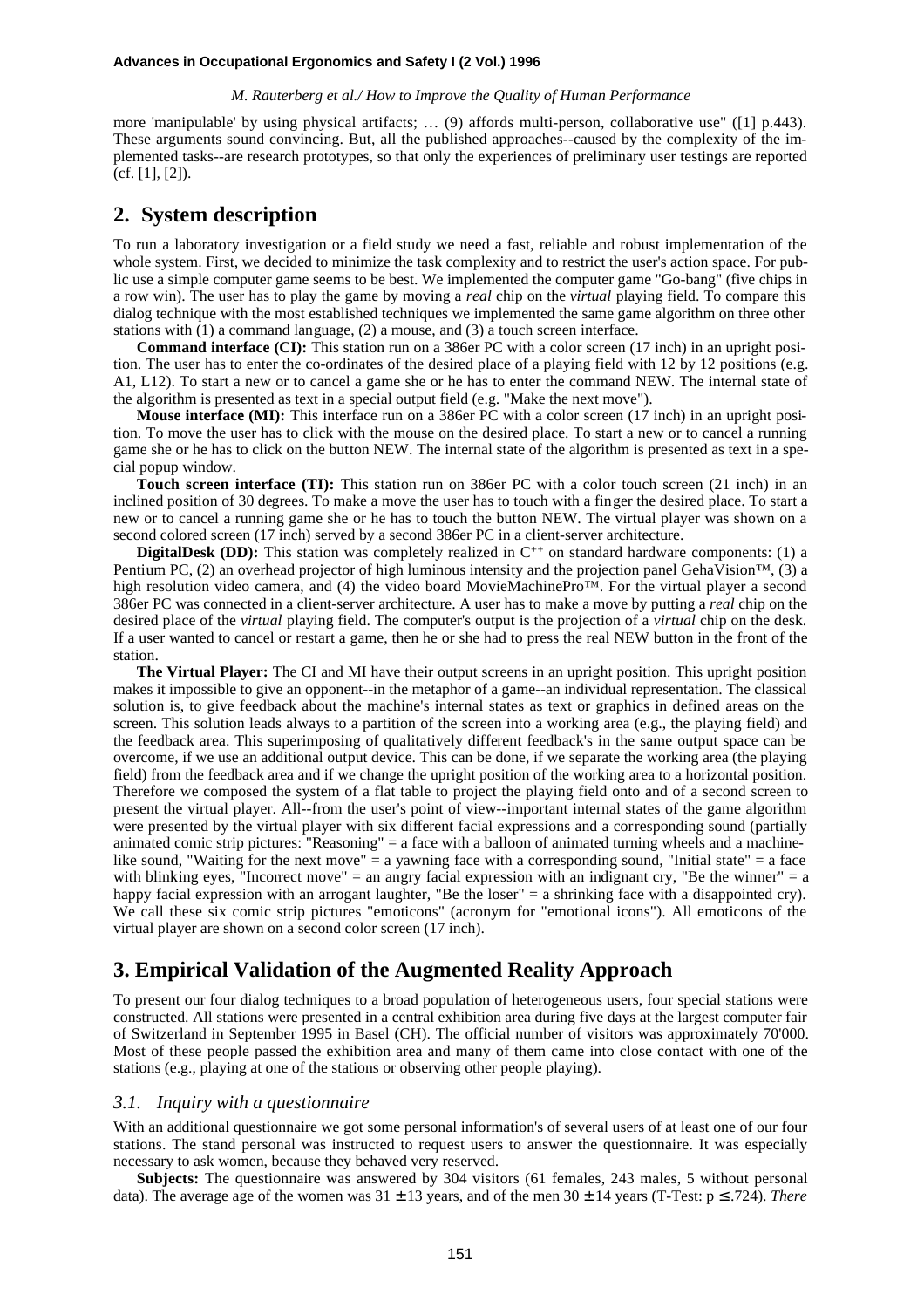#### *M. Rauterberg et al./ How to Improve the Quality of Human Performance*

was a significant gender difference in computer experience; the computer experience of men was higher than the experience of women (men:  $58 \pm 22$  mm; women:  $48 \pm 23$  mm; T-Test:  $p \le 0.002$ ).

**Dependent Measures:** The questionnaire consisted of two parts: (a) personal data (age in years, gender, computer experience in form of a bipolar rating scale ["no experience" … "expert"], and (b) a bipolar rating scale to estimate the "usability" ["very easy to use" … "very difficulty to use"] for each of the four interfaces. For each of the four interfaces the following five aspects were asked with a multiple choice question: "did you play", "did you loose", "did you win", "did you play draw", "did you cancel". The four *dependent measures* are the number of millimetres of the user's marking on the bipolar rating scale ["very easy to use": 0 … 70 mm: "very difficult to use"]. As a *control variable* the "computer experience" was measured in millimetre on the corresponding bipolar rating scale ["no experience": 0 … 90 mm: "expert"]. We also differentiated among "real station contact" and "only observer status".

**Results:** All persons, which answered that they had no real contact to one of the stations, had a significant higher amount of computer experience ("no contact":  $70 \pm 17$  mm, N = 10; "with contact":  $55 \pm 23$  mm, N = 276; T-Test:  $p \le 0.04$ ). We could not find a significant influence among "no contact" and "contact" people to the estimation of the usability. The usability rating was best for the touch screen interface (median  $= 3$ ; mean rank  $= 1.9$ ), followed by the mouse interface (median  $= 6$ ; mean rank  $= 2.4$ ) and the DigitalDesk (median  $= 9$ ; mean rank = 2.5). The "tail-light" was the command language interface (median = 17; mean rank = 3.3). These differences are significant (Friedman Test, df = 3, Chi<sup>2</sup> corrected for ties = 89.1,  $p \le 0.001$ ). One very important result was a significant correlation between "age" and "DigitalDesk's usability". This correlation means that older people prefer significantly more a graspable user interface in form of the DigitalDesk than younger people. (R  $= -0.202$ , N = 179, p  $\leq$  0.006). All other correlation's are not significant.

**Discussion of the inquiry:** To carry out an inquiry with a questionnaire only for scientific purposes in the context of a commercial fair was more difficulty than we expected. The only motivation for the user to fill out such a questionnaire--in contrast to all the lotteries of the commercial issuers around us with their very attractive prizes--was to bring in his or her personal opinion into an scientific research process. This argumentation was the most convincing reason to participate. Overall we got more filled out questionnaires than we expected, but much less than observed visitors at one of the four stations. To increase the number of answered questionnaires the stand personal has to be active: to go to the visitors and to ask them for participation. We could find two main results: (1) the touch screen interface was estimated as the easiest to use, and (2) the significant correlation between age and the usability ratings for the DigitalDesk. If we assume, that the age structure of the populations in all high industrialised countries will change in the next two or three decades, then this result will be of tremendous importance for the development of modern computer technology! To compare the results of the user's subjective ratings with their concrete performances--as an objective measure--we analysed the outcome of all played games. To do this we carried out a field study.

#### *3.2. Field study*

All four stations were ready for unconstrained public and anonymous use during five days. The stand personal was instructed to hold back with help. To test the effect of non-verbal feedback we realized a virtual player on a second screen for the touch screen and the DigitalDesk station.

**Subjects:** All passing visitors had unconstrained access to all stations. It is difficult to get a valid picture of all users in a situation of public and anonymous use. We can assume that the results of the inquiry give us representative information about the gender and age structure of our visitor population.

**Dependent Measures:** The *dependent measure* is the "frequency of winnings" for each station separately. This frequency can be interpreted as a measure of the "quality" of the task result. The "frequency of winnings" includes all games where the computer would win in the next move, but in this state the game was canceled by the user to avoid losing. We call these games "quasi winnings". The frequency--of real winnings and of quasi winnings--is a reliable and valid measure to compare precisely the different interaction techniques on the performance level. As a *control measure,* the average computing time per move was recorded and analysed.

**Results:** We analysed our data with the statistic tool StatView (vers. 4.02). We recorded automatically 9'006 contacts with in all 96'739 moves: 1'128 contacts with CI, 3'645 with MI, 2'881 with TI, and 1'352 with DD. In all we observed 3'801 completed games. Each visitor had three different classes of behaviour to react to each station: (1) to pass; (2) to stand still and to observe what happens; and (3) to interact with one of the stations. For the last class of behaviour we could differentiate five separate actions: (A1) to start a new game even if the system is in the initial state; (A2) to cancel a game that was started --either by himself or by another user before; (A3) to finish a game with a draw; (A4) to finish a game with a winning result, either by the user or by the computer; and (A5) to finish a game with a "quasi winning" situation: a user canceled before the computer could win in the next move. These five actions are not independent of the interaction technique (Chi<sup>2</sup> = 420,  $p \le 0.001$ ). In the TI and DD condition the two actions A1 and A2 could be significantly observed more often than expected (observed frequencies: A1 x TI: 60%; A1 x DD: 54%; A2 x TI: 4%; A2 x DD: 13%). On the other side, in the CI and MI condition the two actions A4 and A5 were more often observed than expected (observed frequencies: A4 x CI: 38%; A4 x MI: 41%; A5 x CI: 10%; A5 x MI: 7%). This result does not mean that the user had a better chance to win in the CI or MI condition; it means only that for both conditions a game was more often completed, or nearly completed (the "quasi winnings"). This result can be interpreted in the